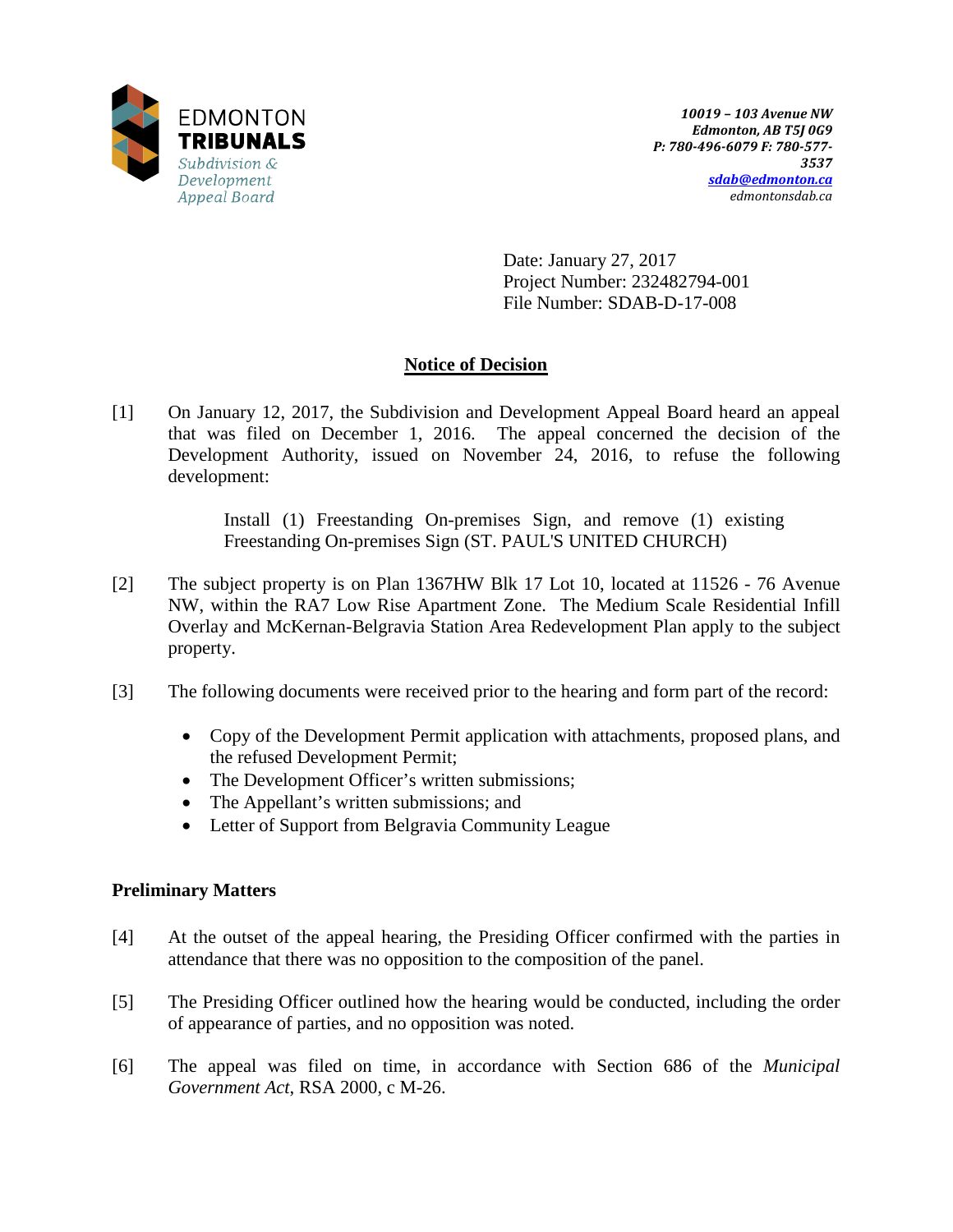## **Summary of Hearing**

- *i) Position of the Appellant, Ms. L. Turner, representing St. Paul's United Church*
- [7] Ms. Turner, the current Chair of the *Landscape and Visual Identity Committee* of St. Paul's was accompanied by Mr. R. Smythe who is the Past Chair. They made a joint presentation.
- [8] Much thought and effort went into the entire landscaping design by both professional and amateur landscape artists and the proposed sign is a central component of this design. The new landscape design is intended to identify the church as an integral part of the Belgravia Community.
- [9] It has been 60 years since the landscaping was last done. The new landscaping design will complement the extensive redevelopment currently taking place within the neighbourhood. They are passionate about the sign and don't want to reduce the height. They feel the required 60 centimetres variance is minimal.
- [10] The position of the proposed sign on the property poses no safety concerns. It does not interfere with the sidewalk and has no flashing lights that would create a distraction to passing motorists. The proposed sign does not impede any lines of sight.
- [11] When the Landscaping committee was created they purposely chose a member of the community to be on the committee for good liaison.
- [12] Extensive time was spent canvassing the neighbours and the community league. They received many positive comments as well as a letter of support from the Community League. No negative comments were received from any of the neighbours.
- [13] The submitted documents confirm the efforts made to engage directly with residents in the vicinity. All neighbouring homes as well as the condo next door were visited and the owners of the apartment buildings across the street were also contacted. Neighbours were shown pictures of the proposed sign and were advised a mock-up of the proposed sign had been erected for viewing. They were also made aware of the 0.6 metre height variance required. Every effort was made to ensure that the proposed design was not offensive to anyone.
- [14] The Church has been an embedded part of the Belgravia community for the past 60 years and was built at the same time as the school. They have shared facilities many times during that period.
- [15] At the time the sign design was created they realized a height variance would be required for the central portion but they were not aware that the Development Officer did not have the authority to grant this variance. They were advised the only way to proceed other than reducing the height would be to have the Application rejected and then go through an appeal hearing.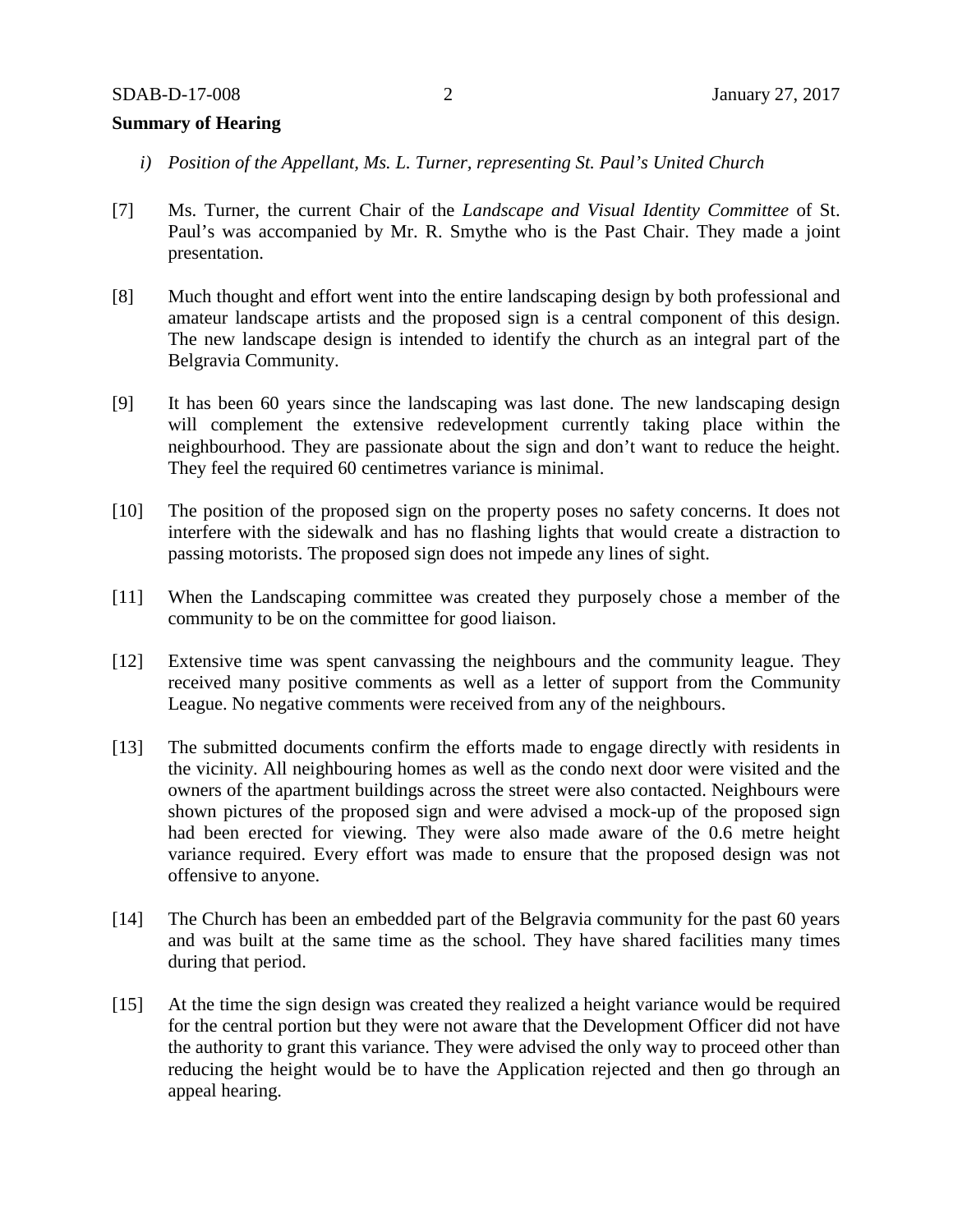- [16] No lighting is planned for the sign at the current time as the entire lighting plan for the church is being re-worked.
	- *ii) Position of the Development Officer, Ms. B. Noorman*
- [17] In response to questions Ms. Noorman confirmed she did not have the authority to vary the height of the proposed sign.
- [18] She feels that sign height is regulated to mitigate the impact on the surrounding community but felt that in this case there would be no impact.
	- *iii) Rebuttal of the Appellant*
- [19] Ms. Turner expressed her hope that the sign would be allowed to proceed considering only a minor variance is required and the extensive community support.

#### **Decision**

- [20] The appeal is ALLOWED and the decision of the Development Authority is REVOKED. The development is GRANTED as applied for to the Development Authority, subject to the following CONDITIONS:
	- 1. The proposed Freestanding On-premises Sign shall comply with the approved plans.
	- 2. The intensity of exposed bulbs on a Sign, excluding Digital Signs, shall not exceed 1100 lumens. (Reference Section 59.2(4)).
- [21] In granting the development the following VARIANCE to the Zoning Bylaw is allowed:
	- 1. The maximum permitted Height for a Freestanding On-premises Sign as per Section 59B.3(1)(c) of the *Edmonton Zoning Bylaw* is increased by 0.6 metres, thereby increasing the maximum permitted Height to 2.4 metres.

#### **Reasons for Decision**

- [22] Freestanding On-premises Signs are a Discretionary Use in the RA7 Low Rise Apartment Zone.
- [23] The Board notes that the predominant theme of the principal building and many Religious Assembly Uses is verticality and finds that the design of the sign, emphasizing verticality, is compatible with the design of the principal building.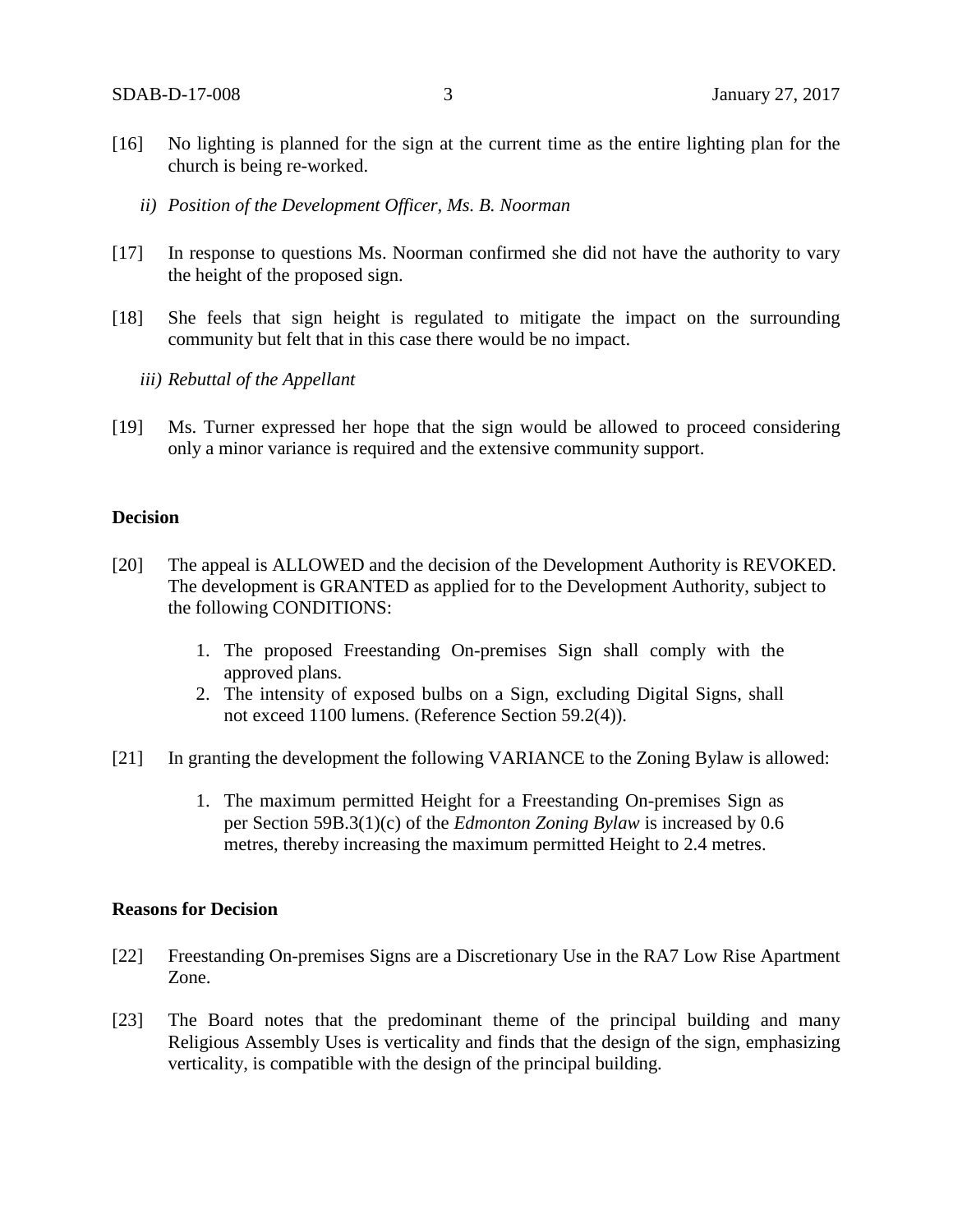SDAB-D-17-008 4 January 27, 2017

- [24] The Board accepts the Appellant's contention that the proposed sign has been professionally designed to fit in with the amenities of the neighbourhood.
- [25] The Board notes that the Appellants have conducted comprehensive community consultation, which is not a requirement, and in which absolutely no negative feedback was received and strong support was received.
- [26] No one appeared in opposition to proposed development.
- [27] The Board finds that the proposed development will not unduly interfere with the amenities of the neighbourhood nor materially interfere with or affect the use, enjoyment or value of neighbouring parcels of land.

Noel Somerville, Presiding Officer Subdivision and Development Appeal Board

Board Members In Attendance: W. Tuttle; A. Peterson; A. Nagy; L. LaPerle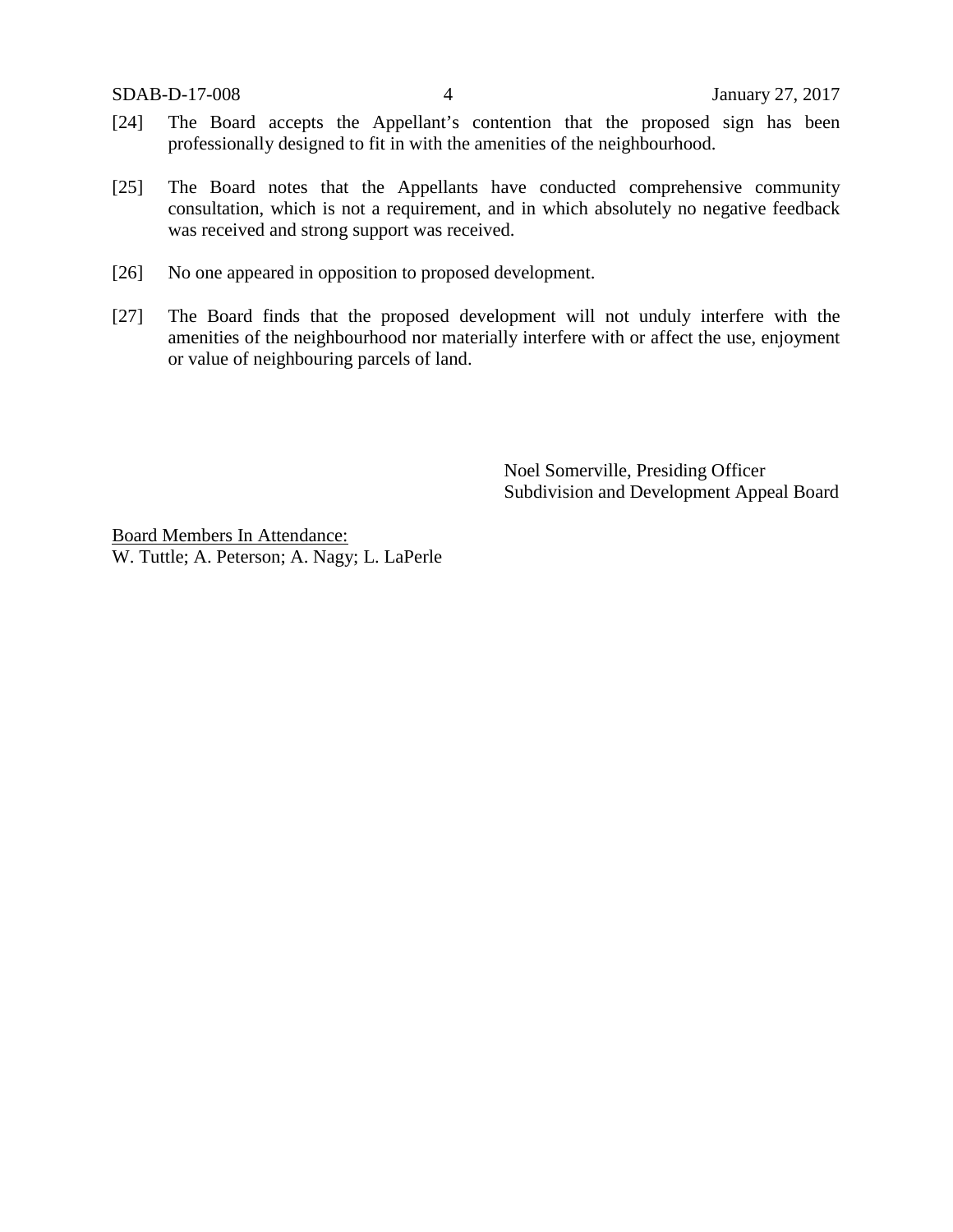# **Important Information for the Applicant/Appellant**

- 1. This is not a Building Permit. A Building Permit must be obtained separately from the Sustainable Development Department, located on the  $5<sup>th</sup>$  Floor, 10250 – 101 Street, Edmonton.
- 2. Obtaining a Development Permit does not relieve you from complying with:
	- a) the requirements of the *Edmonton Zoning Bylaw*, insofar as those requirements have not been relaxed or varied by a decision of the Subdivision and Development Appeal Board,
	- b) the requirements of the *Alberta Safety Codes Act*,
	- c) the *Alberta Regulation 204/207 – Safety Codes Act – Permit Regulation*,
	- d) the requirements of any other appropriate federal, provincial or municipal legislation,
	- e) the conditions of any caveat, covenant, easement or other instrument affecting a building or land.
- 3. When an application for a Development Permit has been approved by the Subdivision and Development Appeal Board, it shall not be valid unless and until any conditions of approval, save those of a continuing nature, have been fulfilled.
- 4. A Development Permit will expire in accordance to the provisions of Section 22 of the *Edmonton Zoning Bylaw, Bylaw 12800*, as amended.
- 5. This decision may be appealed to the Alberta Court of Appeal on a question of law or jurisdiction under Section 688 of the *Municipal Government Act*, RSA 2000, c M-26. If the Subdivision and Development Appeal Board is served with notice of an application for leave to appeal its decision, such notice shall operate to suspend the Development Permit.
- 6. When a decision on a Development Permit application has been rendered by the Subdivision and Development Appeal Board, the enforcement of that decision is carried out by the Sustainable Development Department, located on the 5th Floor, 10250 – 101 Street, Edmonton.

*NOTE: The City of Edmonton does not conduct independent environmental checks of land within the City. If you are concerned about the stability of this property for any purpose, you should conduct your own tests and reviews. The City of Edmonton, when issuing a development permit, makes no representations and offers no warranties as to the suitability of the property for any purpose or as to the presence or absence of any environmental contaminants on the property.*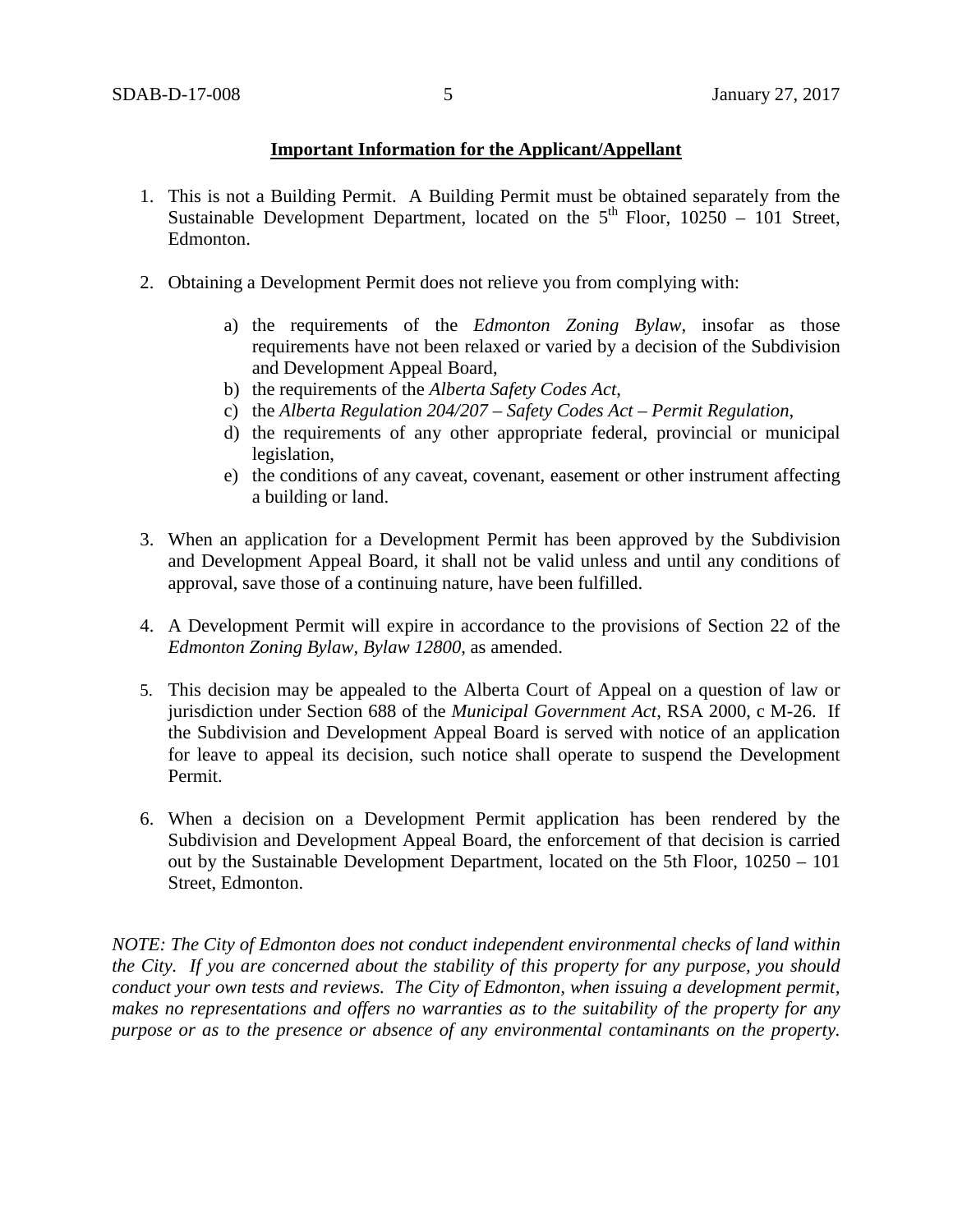

Date: January 27, 2017 Project Number: 226113444-003 File Number: SDAB-D-17-009

# **Notice of Decision**

[1] On January 12, 2017, the Subdivision and Development Appeal Board heard an appeal that was filed on December 3, 2016. The appeal concerned the decision of the Development Authority, issued on November 17, 2016, to refuse the following development:

> Operate a Major Home Based Business (Administration Office and Sandblasting Contractor - Western Canadian Soda Blasting)

- [2] The subject property is on Plan 656KS Blk 58 Lot 16, located at 7532 77 Avenue NW, within the RF3 Small Scale Infill Development Zone. The Mature Neighbourhood Overlay applies to the subject property.
- [3] The following documents were received prior to the hearing and form part of the record:
	- Copy of the Development Permit application with attachments, proposed plans, and the refused Development Permit;
	- The Appellant's agreement to postpone the hearing to January 12, 2017:
	- The Development Officer's written submissions;
	- Canada Post confirmation;
	- The Appellant's written submissions;
	- One online response in opposition to the development and one neutral; and
	- Two e-mails in opposition to the development;
- [4] The following exhibits were presented during the hearing and form part of the record:
	- Exhibit A Signatures of Support From 8 Neighbouring Property Owners

# **Preliminary Matters**

[5] At the outset of the appeal hearing, the Presiding Officer confirmed with the parties in attendance that there was no opposition to the composition of the panel.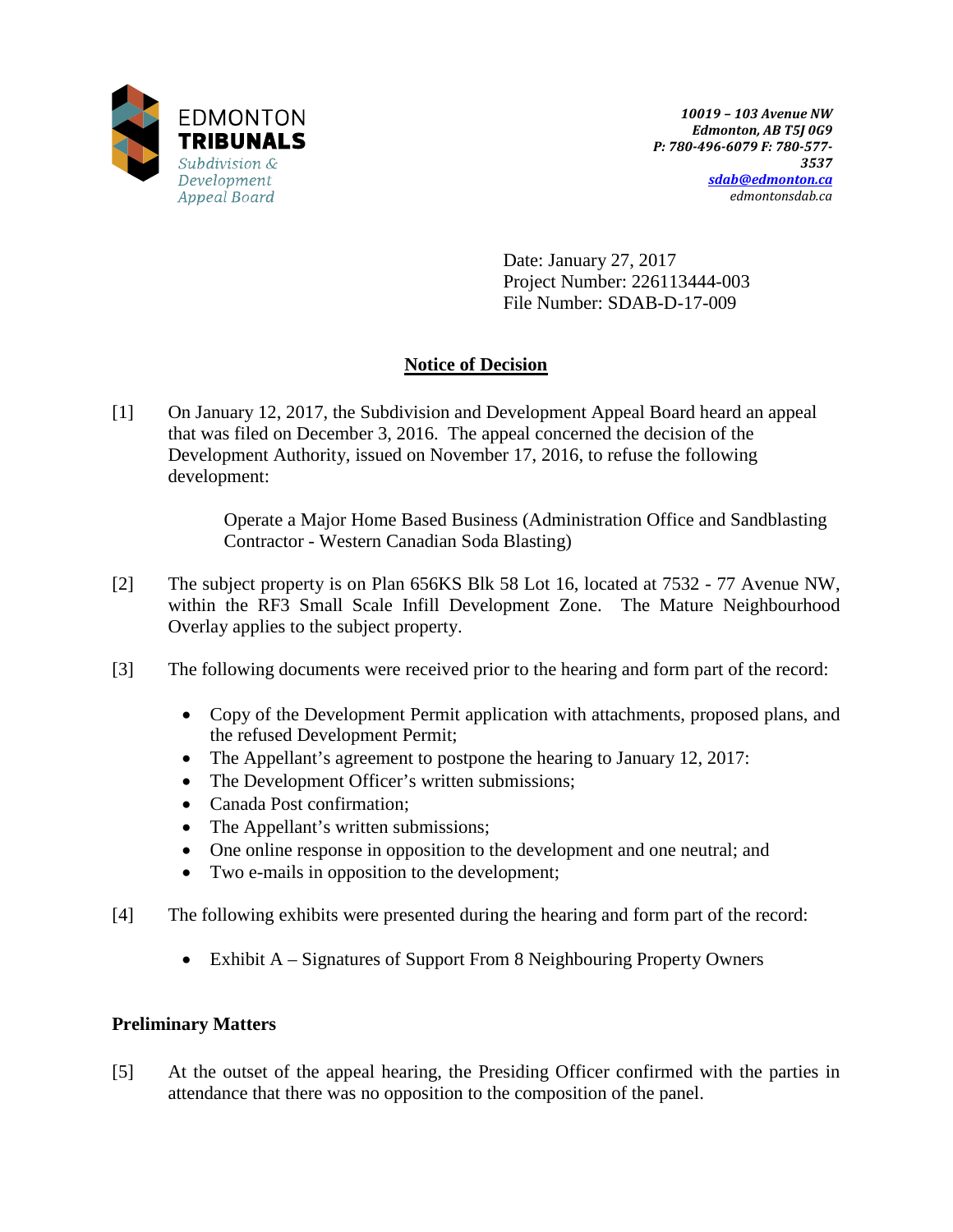- [6] The Presiding Officer outlined how the hearing would be conducted, including the order of appearance of parties, and no opposition was noted.
- [7] The appeal was filed on time, in accordance with Section 686 of the *Municipal Government Act*, RSA 2000, c M-26.

#### **Summary of Hearing**

- *i) Position of the Appellant, Mr. R. Snyder, WC Blasting*
- [8] Mr. Snyder advised he is self-employed and currently has one other employee. He has done a variety of projects in the City including the restoration of the Mercer Tavern and work at the Muttart Conservatory. Much of his work is out-of-town so he is often away from the subject property for weeks at a time.
- [9] The application process has been difficult and some of the information presented by City officials is incorrect. The original application incorrectly stated four business visits are required per day, which was later revised to one. Mr. Snyder feels this number should be changed to 0.5 visits per day. He also advises that November 17, 2016, is not the correct decision date.
- [10] Communication and directions from Bylaw Enforcement have been unclear. The inspection photos taken by M. Doyle on September 27, 2016 show two vehicles parked on the property. He had a hard time receiving clarification as to which vehicle actually had to be moved. He also does not understand why the vehicles are not permitted to be parked there as they are not overweight.
- [11] He is willing to adapt to the requirements of the City but has to understand what they are. The hose, pail and empty jugs shown in one of the inspection photos were left there intentionally so that he could "gauge" the reaction of the Bylaw Enforcement Officer, and to see what direction would be provided regarding these items. Outdoor storage is constantly being referred to as a reason for refusal but none of the items stored outdoors on his property relate to the operation of his business. The barrel of methanol belongs to his brother-in-law for a taxidermy business he has in Spirit River and the water tank belongs to a friend. He admits these items make the property look industrial but these are personal items having nothing to do with his business.
- [12] It has been difficult trying to survive through a recession and vehicles were parked at his home to save the \$400.00 a month he would have had to pay to rent parking space.
- [13] He has recently spent thousands of dollars to comply with the requirements of the City. He has paid to have the cube van, which was not in working order, removed from his property. He is also now renting off-site parking for his business vehicles. He drives his personal vehicle to that location every morning and meets his employee there.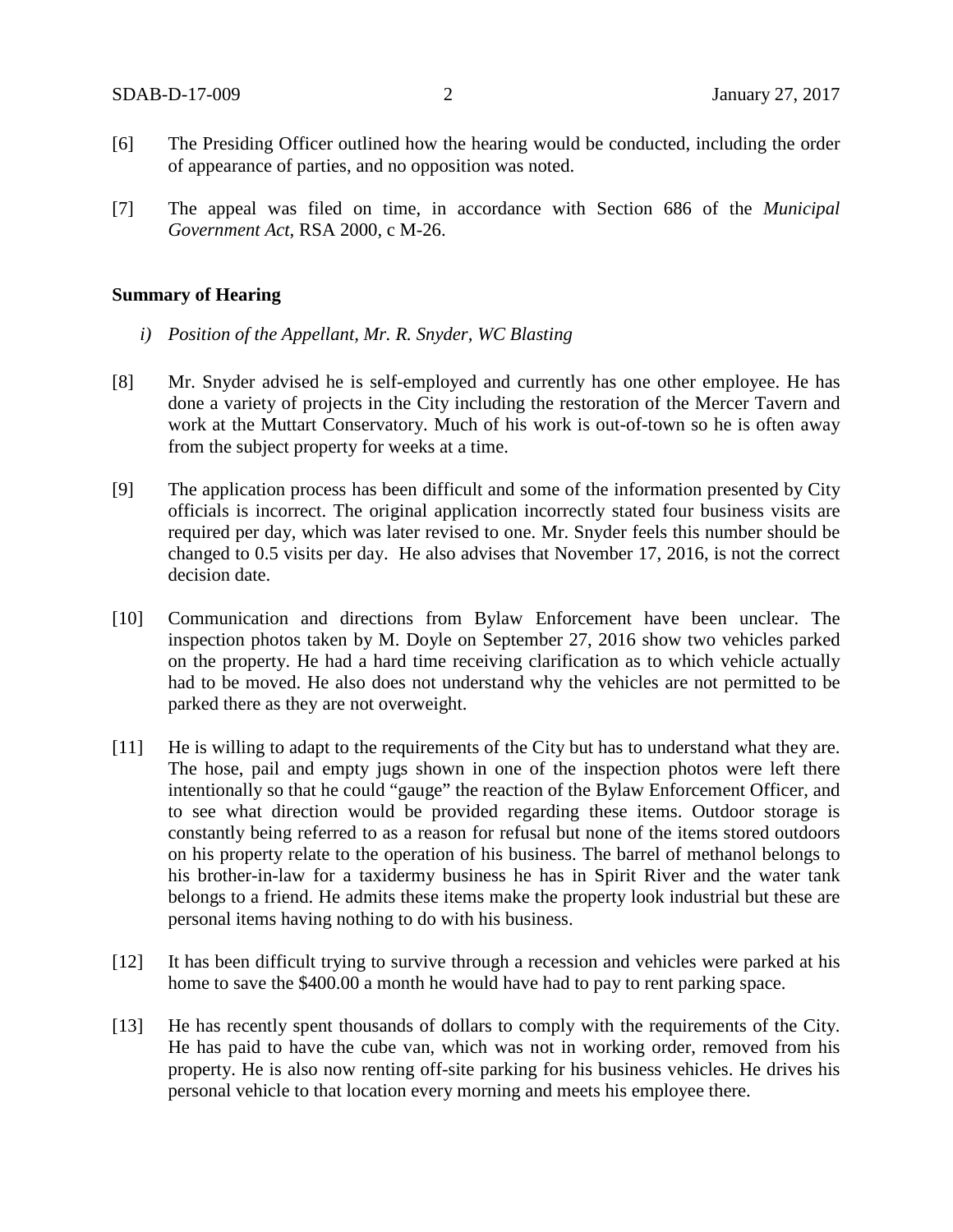- [14] He has lived at this location for over three years and has never received any complaints from neighbours, which shows he is not having a negative impact on the community.
- [15] He addressed the written concerns raised by an affected property owner:
	- a. He acknowledges that some valid points were raised regarding the painting activities and he did block the alley on one occasion. However, shortly after this occurrence the person writing in opposition rented a cube van and also blocked the alley.
	- b. He denies that there have ever been five employees at the site. The Mercer restoration may have been the one exception. There appears to be quite a lot of activity on his property because he has three renters.
	- c. He was originally granted a licence for a home based business in 2012 at another location and he didn't realize he had to renew the licence when he moved to this new location.
	- d. He runs an environmentally friendly business that does not involve the use of silica dust or any other dangerous chemicals.
	- e. On the day of the noise complaint an adjacent property owner was shingling his shed which created a lot of noise.
- [16] Since making the original Application he has made changes to his business operations and is no longer impacting the surrounding community in any way:
	- a. He now rents parking space for his commercial vehicles at another location and drives there every morning to meet his employee.
	- b. There is no longer any business activity occurring on the property and he simply wants approval for an administrative office with some storage permitted in the garage for some basic tools.
	- c. The only reason he would ever drive the cube van to the home office location would be to quickly pick up a forgotten item such as his wallet or a tool.
- [17] He provided signatures from eight neighbouring property owners who support his application for an administrative office and showed an aerial map illustrating the location of these owners in relation to his own property (Exhibit A). The information provided to the neighbours did not mention parking of vehicles or on-site storage. One of the property owners on the map had sent in an e-mail of opposition but he feels this is a result of a personal disagreement. Their son worked for him until recently and was charged for vandalizing one of his air compressors.
- [18] Mr. Bacon, the Development Officer, should have visited the business site when reviewing the application rather than relying on information provided by Mr. Doyle, the Enforcement Officer. This created a biased view and the Development Officer refused to listen to the Appellant regarding the changes that had been made. The Chair explained to Mr. Snyder that once an appeal has been filed the Development Officer can no longer make any changes to his decision until the appeal has been dealt with.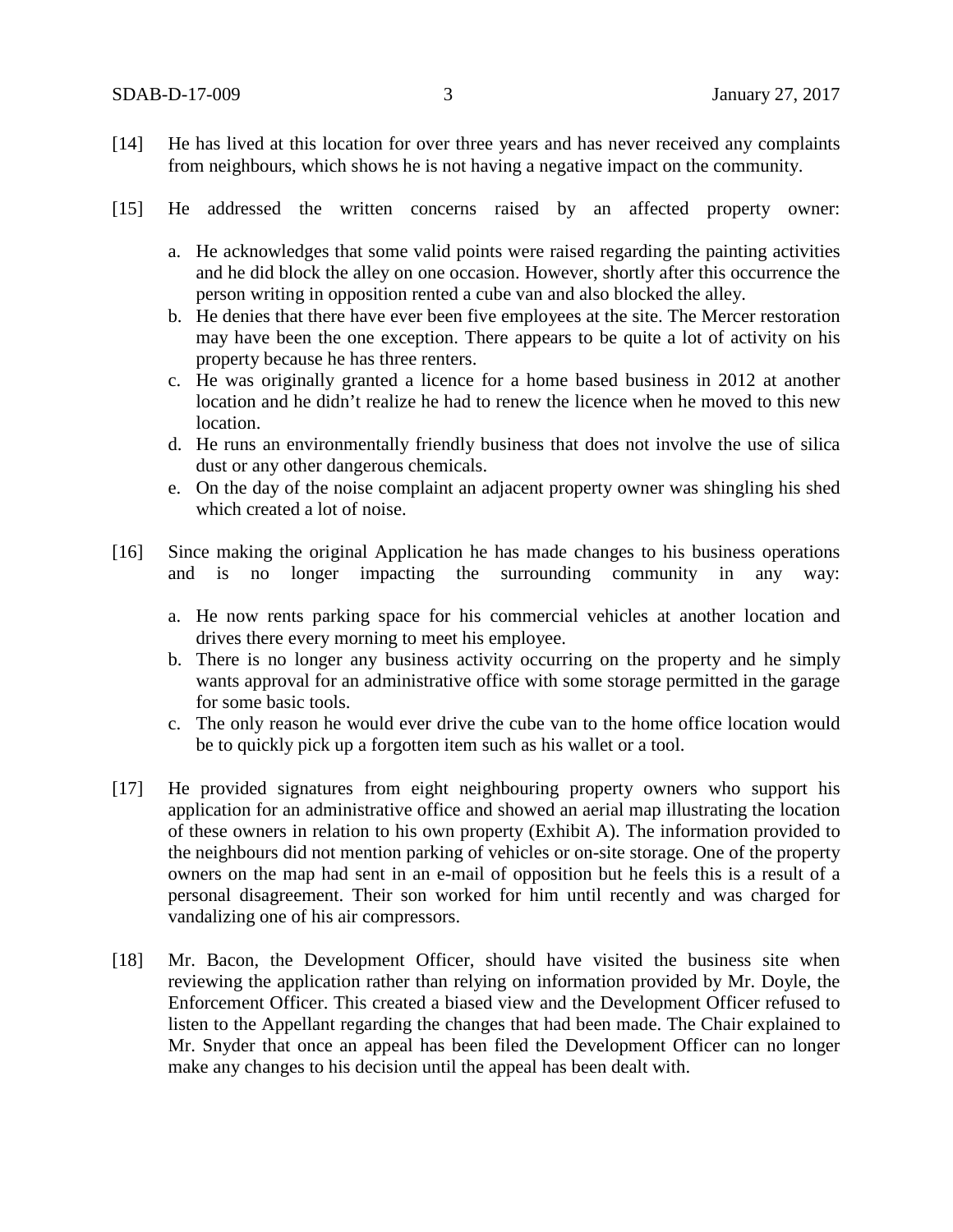- [19] The revised Development Permit Application was displayed and it clearly states that one of the activities occurring on site would be the maintenance of equipment. Mr. Snyder confirmed that equipment maintenance is no longer taking place at this location.
- [20] Mr. Synder was not familiar with Section 75 of the *Edmonton Zoning Bylaw,* which sets out the requirements of a Major Home Based Business.
- [21] Upon questioning by the Board Mr. Snyder confirmed that he simply wants a business office. There are never any customers coming to his home, he will never do any work at this location and he does not require outdoor storage. No business vehicles will be stored on site.
- [22] Mr. Syder had no objections to any of the proposed Conditions in the Development Officer's written submission.
	- *ii) Position of the Development Officer, K. Bacon and Enforcement Officer, M. Doyle*
- [23] The application was refused because the activities on site were over and above what is acceptable for a Major Home Based Business. There have been on-going complaints from neighbours both during and after the review process, the latest being right before Christmas. This business is having a negative impact on neighbours.
- [24] They confirmed that what is before the Board is an application for a home office with storage in the garage. All other issues are enforcement issues.
- [25] A Major Home Based Business would not authorize commercial storage.
- [26] Mr. Doyle advised that during his first inspection on September 29, 2016, he provided Mr. Snyder with copy of the Major Home Based Business section of the Edmonton Zoning Bylaw to make him aware of the regulations regarding outdoor storage.
- [27] Mr. Doyle had confirmed via e-mail to Mr. Snyder that the black truck parked on the property was not a concern; only the white van was an issue.
- [28] If all that is required is a home office with a small amount of storage in the garage, this would be consistent with a Major Home Based Business operation.
- [29] Mr. Doyle advised that the items stored on the property that do not belong to the Appellant would be construed as outdoor storage and should be removed. Mr. Snyder owns the property so he is responsible for what occurs on his property.
	- *iii) Rebuttal of the Appellant*
- [30] Mr. Snyder stated that he has been honest and upfront with everything he has presented thus far.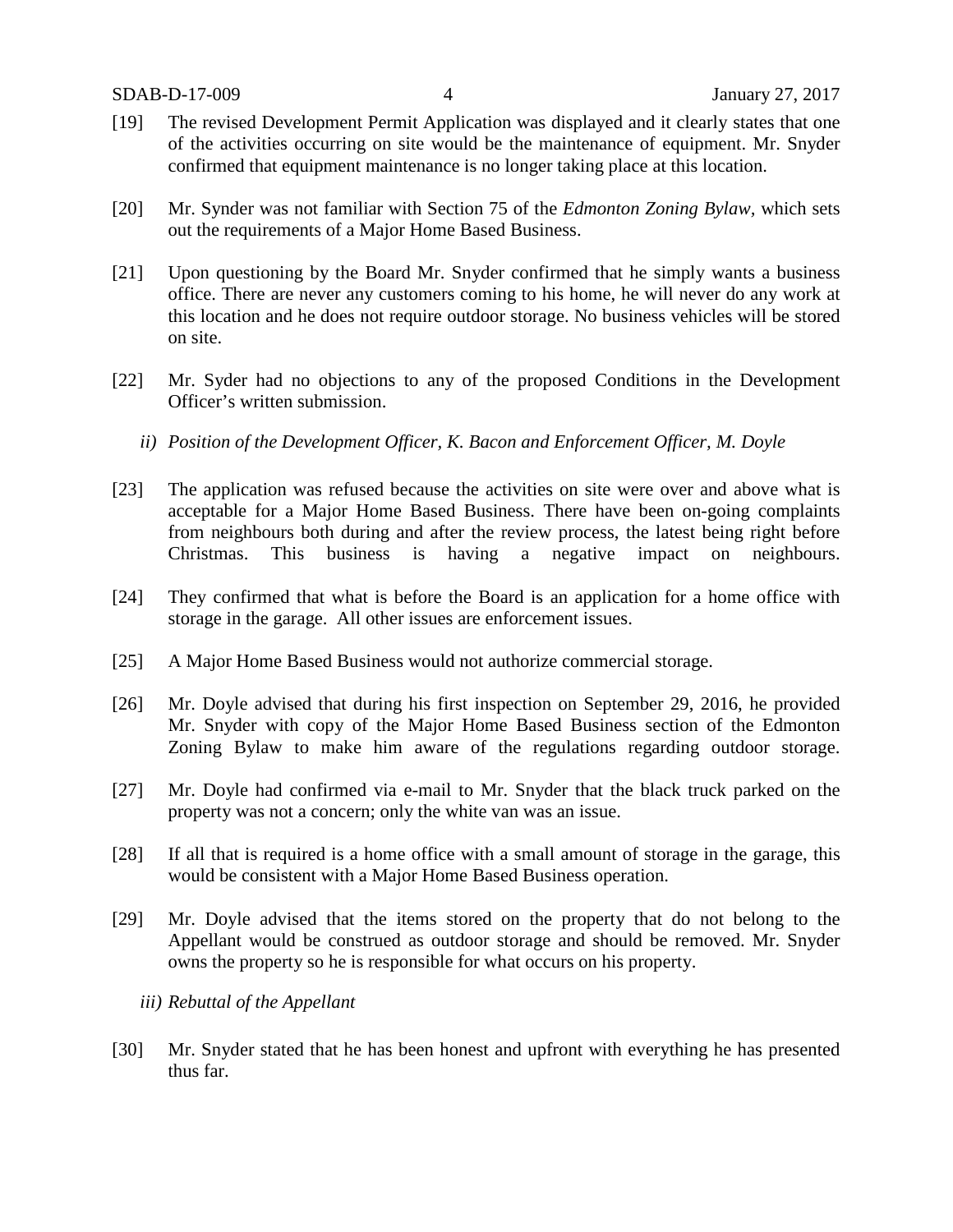[31] He acknowledged that he is aware an approved permit can be withdrawn at any time if complaints related to his business are received by the City.

### **Decision**

- [32] The appeal is ALLOWED and the decision of the Development Authority is REVOKED. The development is GRANTED as applied for to the Development Authority, subject to the following CONDITIONS:
	- 1. The business owner must live at the site. The business use must be secondary to the residential use of the building and shall not change the residential character of the Dwelling or Accessory Building (Section 7.3(7)).
	- 2. There shall be no exterior display or advertisement other than an identification plaque or sign a maximum of 20 cm  $(8)$  x 30.5 cm  $(12)$  in size located on the dwelling (Section 75.1).
	- 3. The Major Home Based Business shall not generate pedestrian or vehicular traffic, or parking, in excess of that which is characteristic of the Zone in which it is located (Section 75.3).
	- 4. The site shall not be used as a daily rendezvous for employees or business partners.
	- 5. If non-resident employees or business partners are working on-site, the maximum number shall not exceed the number applied for with this application. The applicant indicated that there is one employee visit to the home per day.
	- 6. The number of visits associated with the business shall not exceed the number approved with this application. One employee visit to the home per day was proposed in the application.
	- 7. There shall be no outdoor business activities, or outdoor storage of material or equipment associated with the business (Section 75.5).
	- 8. No offensive noise, odour, vibration, smoke, litter, heat or other objectionable effect shall be produced.
	- 9. The business use must maintain the privacy and enjoyment of adjacent residences and the character of the neighbourhood.
	- 10. All parking for the Dwelling and Home Based Business must be accommodated on site.
	- 11. All commercial and industrial equipment are not permitted at the site. The equipment shall be stored at an approved storage facility.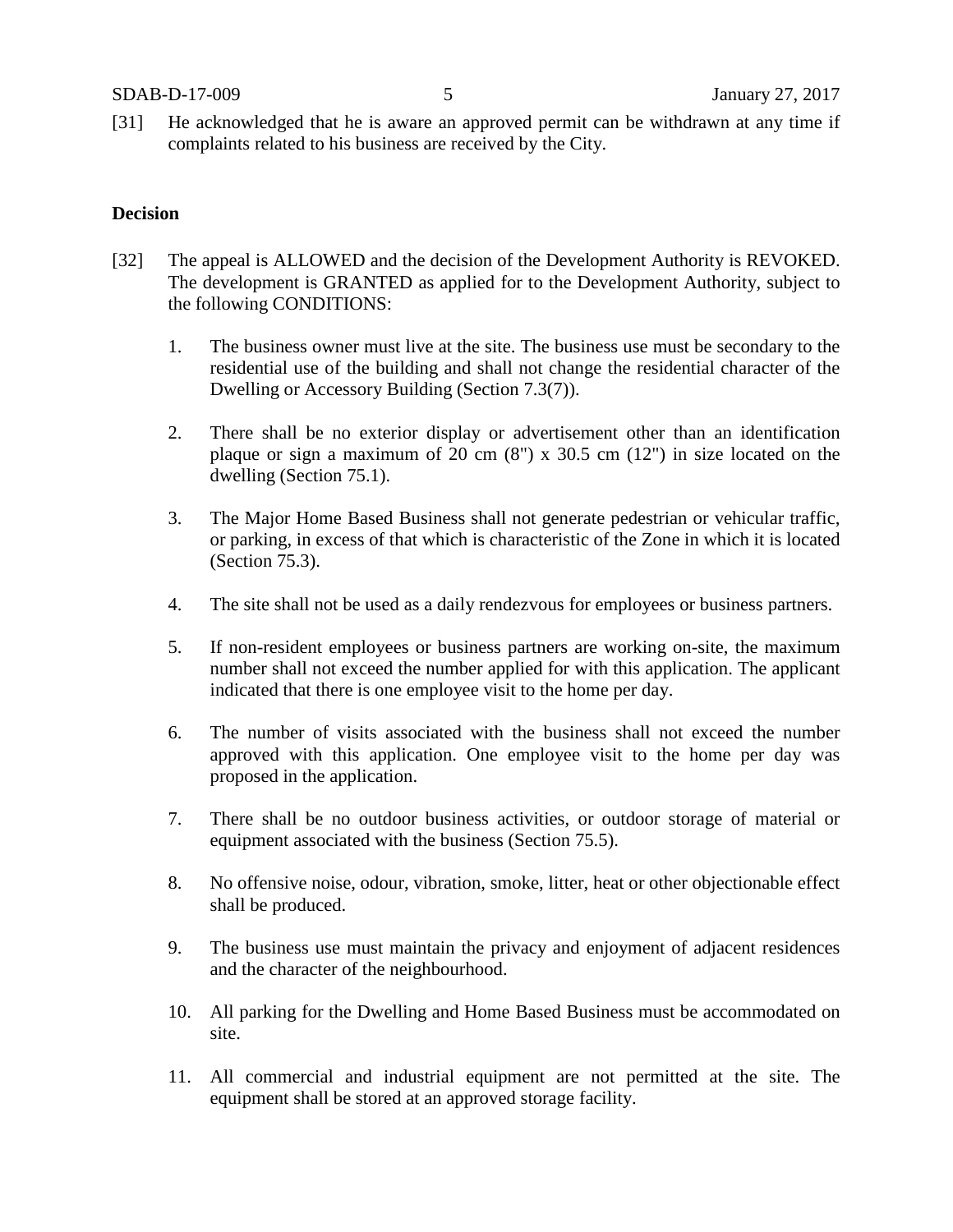- 12. All commercial, industrial and overweight vehicles shall be parked at an approved storage facility. The Development Permit may be revoked if any commercial, industrial and overweight vehicles are parked or stored at the residential site.
- 13. Any enclosed or empty non-enclosed trailer with less than 4500kg gross vehicle weight shall be parked at an approved storage facility.
- 14. This Development Permit may be cancelled at any time if the Home Based Business as stated in the Permit Details changes (Section 17.2).
- 15. This approval is for a 5 year period from the date of this decision. A new Development Permit must be obtained to continue to operate the business from this location. This Development Permit expires on January 27, 2022.

### NOTES:

- 1. An approved Development Permit means that the proposed development has been reviewed against the provisions of the *Edmonton Zoning Bylaw*. It does not remove obligations to conform with other legislation, bylaws or land title instruments such as the Municipal Government Act, the Edmonton Building Permit Bylaw or any caveats, covenants or easements that might be attached to the Site (Section 5.2).
- 2. This Development Permit is not a Business License.

# **Reasons for Decision**

- [33] Major Home Based Business is a Discretionary Use in the RF3 Small Scale Infill Development Zone.
- [34] The Board acknowledges that the Decision of Refusal issued by the Development Officer on November 17, 2016, was perfectly valid, given the information that was available to him at the time. This information included evidence provided by Bylaw Enforcement related to site inspections. The Board also notes that the Development Officer's decision of refusal was supported by four complaints from adjacent property owners.
- [35] The Board accepts evidence provided by the Appellant regarding changes which have been made at the subject property. The Board notes that these changes were made subsequent to the Development Officer's denial of the original application, and that the Development Officer did not have the benefit of this information prior to rendering his decision. The Board finds that the changes made by the Appellant include:
	- a. Removal of all outdoor storage of materials and equipment: The Appellant acknowledged that some of the materials and equipment were placed outdoors to "gauge" the reaction of Bylaw Enforcement. The Board notes that it was therefore reasonable for Bylaw Enforcement to conclude that such storage was attributable to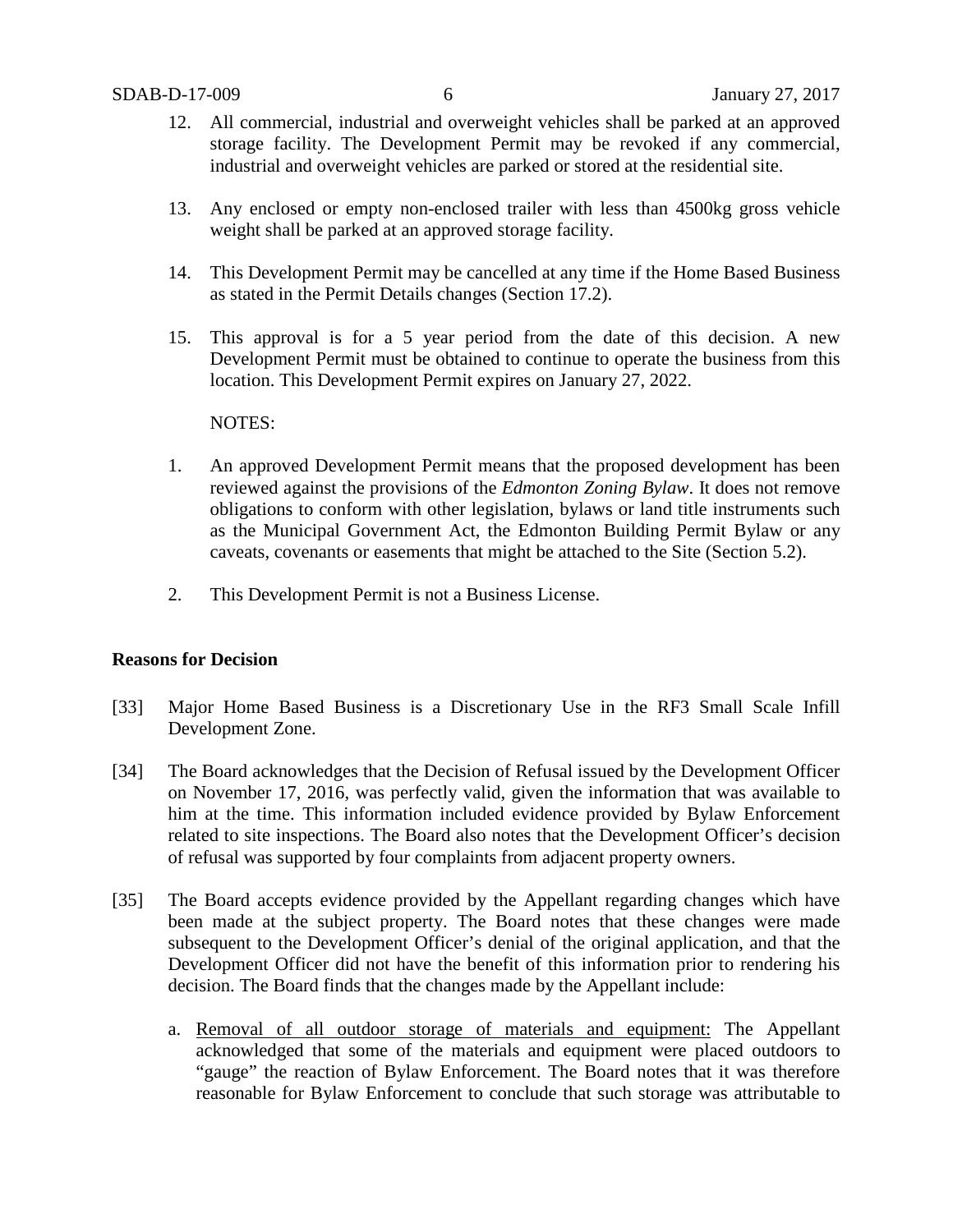the proposed development. Notwithstanding the foregoing, the Board is now in receipt of information from the Appellant that all outdoor storage of materials and equipment has since been discontinued, and the Board accepts this new evidence.

- b. Removal of noise source: The Board accepts the submission of the Appellant and finds that there is no evidence of the recent use of compressors which would generate noise at the subject property. Any excessive noise at the subject site will form part of the duties of bylaw enforcement from the City of Edmonton.
- c. Maintaining the residential character of the property: Elements which adversely impacted the residential character of the neighbourhood have been removed. For example, the Appellant stated that he now stores his company's vehicles and cube vans off-site.
- [36] While the Development Officer concluded that the proposed development would be more appropriately located at a commercial site, the Board finds, on the basis of more recent evidence, that the operation of an administrative office at the subject property is consistent with the requirements of Section 75 of the *Edmonton Zoning Bylaw* and the general intent of a Major Home Base Business Use.
- [37] Accordingly, the proposed development is approved for a period of five years. This approval is subject to the Applicant-Appellant remaining in full compliance with all of the requirements of Section 75 of the *Edmonton Zoning Bylaw* governing the operations of Major Home Based Businesses. Any evidence of failure to comply with these requirements may result in a revocation of the Development Permit, as provided under Section  $17.2(1)(a)$ , which states:

The Development Officer may cancel a Development Permit following its approval if any person undertakes development, or causes or allows any development to take place on a Site contrary to the Development Permit.

[38] For the above reasons, the Board is satisfied that the proposed development will not unduly interfere with the amenities of the neighbourhood, nor materially interfere with or affect the use, enjoyment or value of neighbouring parcels of land. The appeal is allowed.

> Noel Somerville, Presiding Officer Subdivision and Development Appeal Board

Board Members In Attendance: W. Tuttle; A. Peterson; A. Nagy; L. LaPerle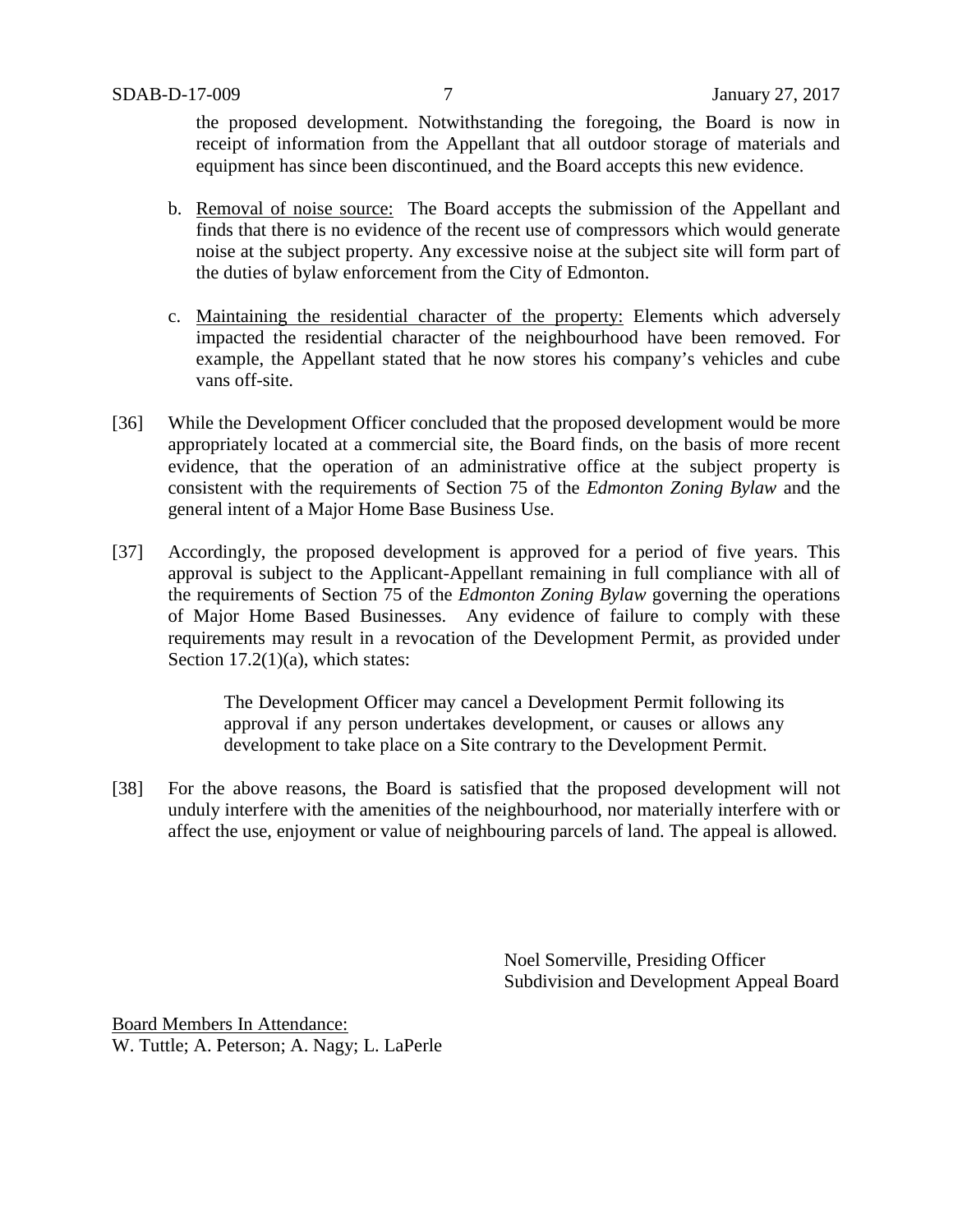# **Important Information for the Applicant/Appellant**

- 1. This is not a Building Permit. A Building Permit must be obtained separately from the Sustainable Development Department, located on the  $5<sup>th</sup>$  Floor, 10250 – 101 Street, Edmonton.
- 2. Obtaining a Development Permit does not relieve you from complying with:
	- a) the requirements of the *Edmonton Zoning Bylaw*, insofar as those requirements have not been relaxed or varied by a decision of the Subdivision and Development Appeal Board,
	- b) the requirements of the *Alberta Safety Codes Act*,
	- c) the *Alberta Regulation 204/207 – Safety Codes Act – Permit Regulation*,
	- d) the requirements of any other appropriate federal, provincial or municipal legislation,
	- e) the conditions of any caveat, covenant, easement or other instrument affecting a building or land.
- 3. When an application for a Development Permit has been approved by the Subdivision and Development Appeal Board, it shall not be valid unless and until any conditions of approval, save those of a continuing nature, have been fulfilled.
- 4. A Development Permit will expire in accordance to the provisions of Section 22 of the *Edmonton Zoning Bylaw, Bylaw 12800*, as amended.
- 5. This decision may be appealed to the Alberta Court of Appeal on a question of law or jurisdiction under Section 688 of the *Municipal Government Act*, RSA 2000, c M-26. If the Subdivision and Development Appeal Board is served with notice of an application for leave to appeal its decision, such notice shall operate to suspend the Development Permit.
- 6. When a decision on a Development Permit application has been rendered by the Subdivision and Development Appeal Board, the enforcement of that decision is carried out by the Sustainable Development Department, located on the 5th Floor, 10250 – 101 Street, Edmonton.

*NOTE: The City of Edmonton does not conduct independent environmental checks of land within the City. If you are concerned about the stability of this property for any purpose, you should conduct your own tests and reviews. The City of Edmonton, when issuing a development permit, makes no representations and offers no warranties as to the suitability of the property for any purpose or as to the presence or absence of any environmental contaminants on the property.*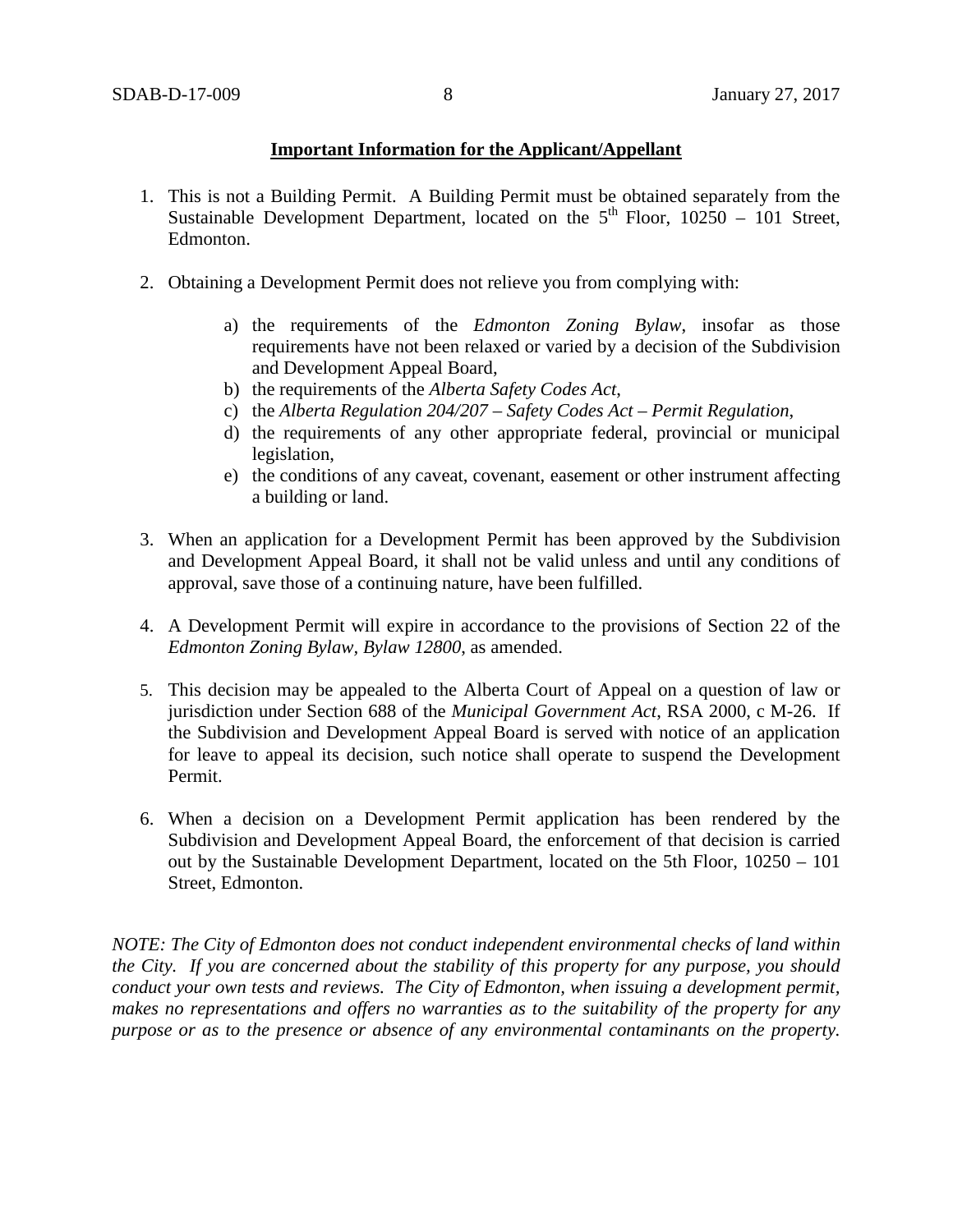

Date: January 27, 2017 Project Number: 233935838-002 File Number: SDAB-D-17-010

# **Notice of Decision**

[1] On January 12, 2017, the Subdivision and Development Appeal Board heard an appeal that was filed on December 13, 2016. The appeal concerned the decision of the Development Authority, issued on November 29, 2016, to approve the following development:

> Construct a 2 storey Accessory Building (Garage suite on 2nd floor, Garage on main floor, 14.94 m x 8.53 m)

- [2] The subject property is on Plan 1423823 Blk 12 Lot 11, located at 7308 Morgan Road NW, within the GLG Griesbach Low Density Residential with Garage Suites Zone. Special Area Griesbach and the Griesbach Neighbourhood Structure Plan apply to the subject property.
- [3] The following documents were received prior to the hearing and form part of the record:
	- Copy of the Development Permit application with proposed plans;
	- Approved Development Permit decision;
	- Development Officer's written submissions, dated January 5, 2017;
	- Respondent's written submissions with supporting materials;
	- Three photographs from an affected property owner; and
	- One online response in opposition to the development.

# **Preliminary Matters**

- [4] At the outset of the appeal hearing, the Presiding Officer confirmed with the parties in attendance that there was no opposition to the composition of the panel.
- [5] The Presiding Officer outlined how the hearing would be conducted, including the order of appearance of parties, and no opposition was noted.
- [6] The appeal was filed on time, in accordance with Section 686 of the *Municipal Government Act*, RSA 2000, c M-26.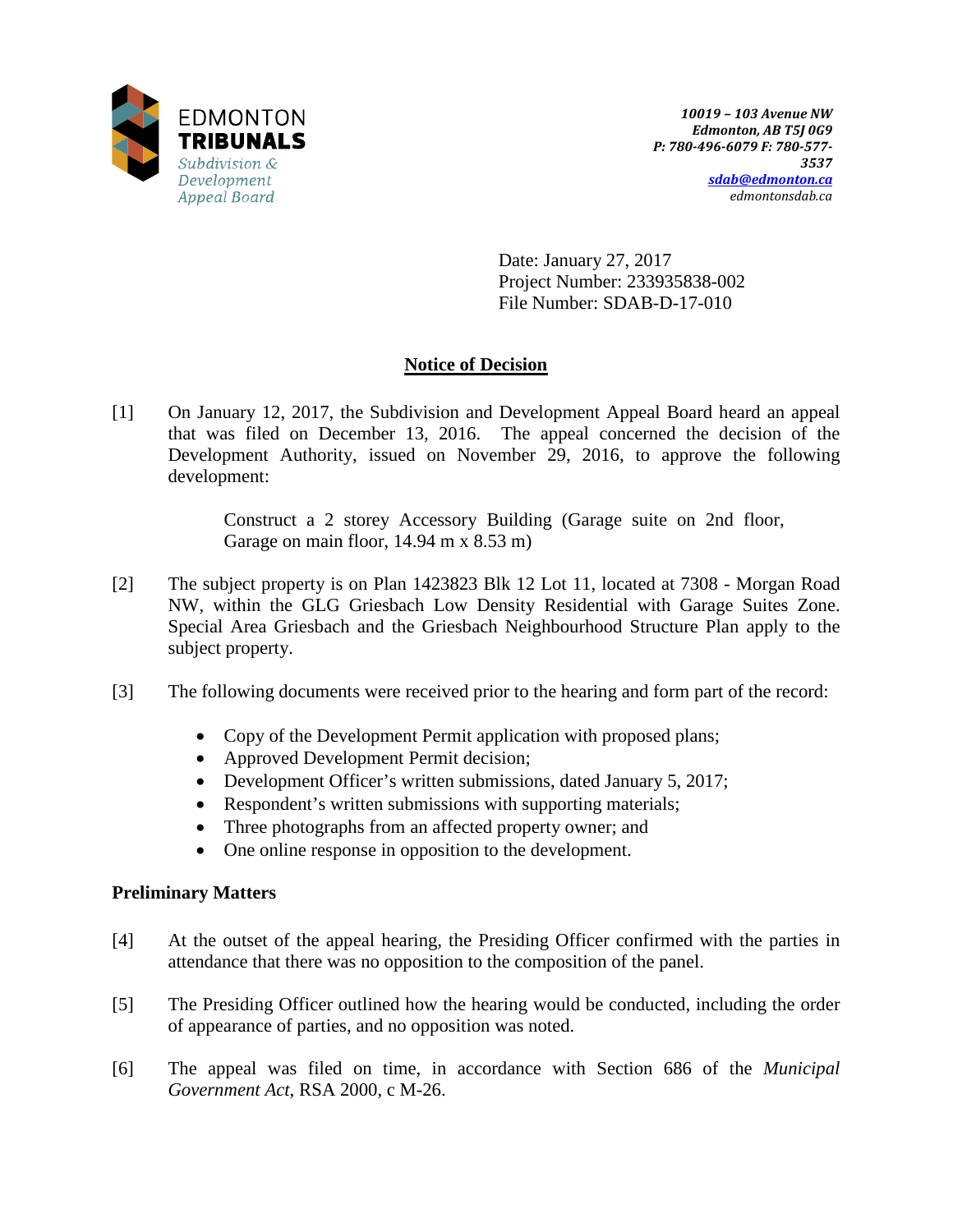### **Summary of Hearing**

- *i) Position of the Appellant, Ms. K. Brenneis*
- [7] Ms. Brenneis was represented by Mr. T. Brenneis.
- [8] Mr. Brenneis explained that the initial reason for filing an appeal of the Development Authority's decision stemmed from the size of the proposed Garage, which could potentially exceed the maximum Site Area limited by the development regulations. However, following discussions with the Applicant, the Appellant realized that there were further potential concerns.
- [9] First, the reduced separation distance between the proposed Garage Suite and the principal Dwelling presents a fire hazard. From an aesthetics standpoint, there is no reason why the two buildings cannot be located further apart. According the elevation plans for the Garage and the Height of the building, a wind tunnel affect through the alley creates a greater risk for fire spread.
- [10] Second, the Appellant questioned why the City saw fit to zone 18 lots in a low density residential area for Garage Suite development, which also impacts on-street parking. Mr. Brenneis noted that the nearby alleyway comes to a dead end, and presents a greater risk for mischief and potential break-ins as there are more opportunities for crimes to be committed while tenants walk from their on-street parking space to the Garage Suite.
- [11] Finally, due to the orientation of the existing garages in the area, there is no side yard for shoveling snow. Residents have been shovelling snow across the alleyway onto the empty lots. The Appellant questioned where the snow will be stored once these empty lots are developed.
- [12] The Board acknowledged the Appellant's concerns, but noted that there is only one variance required for this development, which is the separation space between the principal building and the proposed Garage. The Board invited submissions and comments on this point.
- [13] In response, Mr. Brenneis reiterated his concerns about the potential fire hazard. One corner of the Garage is located 1.067 metres from the principal building. Should a fire start in the Garage Suite, it would be possible for the fire to jump across the separation distance to the principal Dwelling, and spread to neighbouring properties.
	- *ii) Position of Affected Property Owners in Support of the Appellant*
- [14] Ms. Trenewski reiterated some of the concerns expressed by the Appellant. In addition, she requested that the Board deny the development, and future-proof the value of homes in the Griesbach community. She submitted that the proposed development will deter potential buyers, as people are not interested in having Garage Suite tenants being able to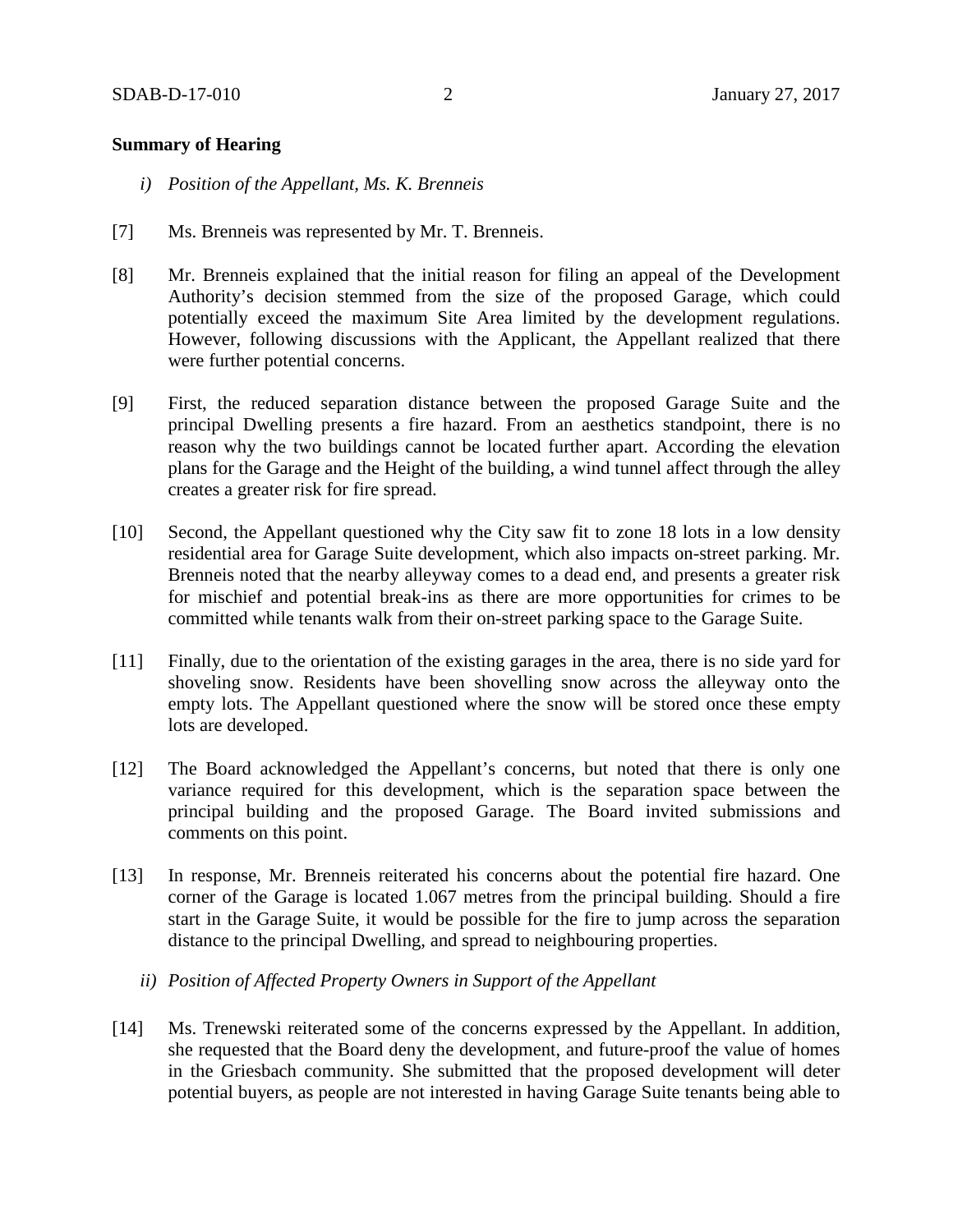look into their homes. In this case, she was particularly concerned that the height of the proposed garage suite would allow future tenants to be able to peer into her daughter's room. She stated that should the development occur, she would have no choice but to move.

- [15] Ms. Renewski also referred to a series of photographs showing the sun shadow effect of a 26 feet tall home. She submitted that should the proposed development be approved, she would be impacted by a similar sun shadow effect.
	- *iii) Position of the Development Authority*
- [16] The Development Authority was represented by Mr. J. Folkman, who reviewed his written submissions.
- [17] Upon questioning by the Board about the potential fire hazard issue raised by the Appellant, Mr. Folkman explained that a Safety Codes Officer was consulted. It is possible that the corner of the Garage Suite that is located closest to the principal Dwelling may require an additional layer of drywall, and additional restrictions upon glazing. Otherwise, no other concerns were raised.
- [18] Mr. Folkman also confirmed that the proposed 6.85 metre tall Garage Suite remains below the maximum allowable of 7.5 metres in this zone. A sun shadow study is also not required for this type of development.
- [19] With respect to the concerns raised by the neighbours, Mr. Folkman acknowledged that snow removal is a concern in this area. Second, it was his view that privacy should not be a concern, as there is a difference of approximately two to three metres in height between the proposed two storey Garage Suite and the Appellant's garage.
- [20] Upon questioning by the Board, Mr. Folkman acknowledged that the proposed four car garage is quite a large structure at 118 square metres. However, it remains within the required parameters due to the lot being larger than its surrounding neighbours. The Garage Suite itself is also smaller than the actual garage.
	- *iv) Position of the Respondent, Coventry Homes Inc.*
- [21] The Respondent was represented by Mr. C. Garrioch.
- [22] In response to the concerns raised by neighbours, Mr. Carrioch submitted that snow removal will always be an issue. Referencing the photographs submitted for the appeal, he noted that there is an entire row of garages across from the proposed development, resulting in a solid row of concrete. Regarding potential fire hazards, he pointed out that the development could actually accommodate an attached garage to the rear, which might eliminate the fire issue.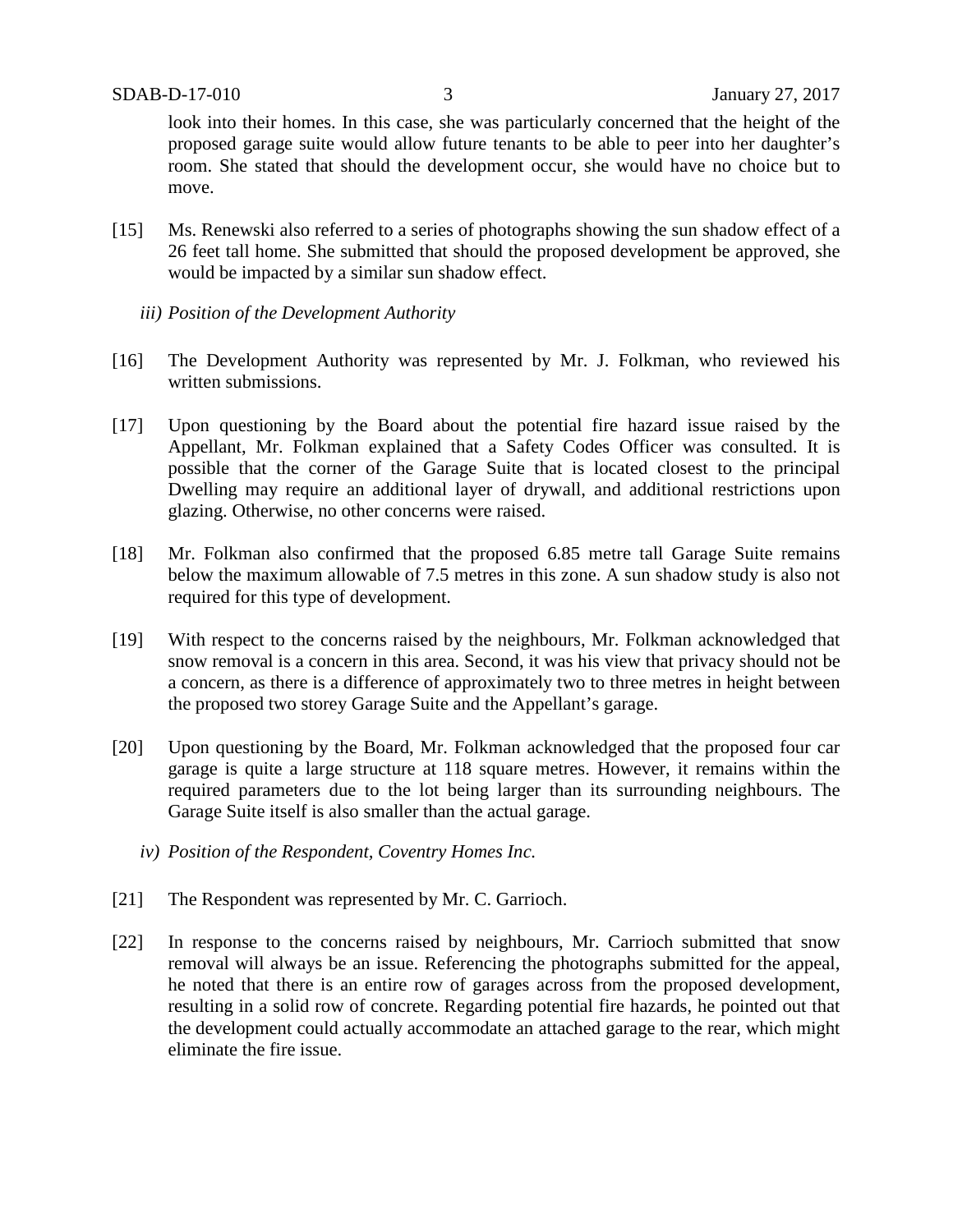- [23] Mr. Carrioch submitted that the purpose of the separation space requirement is to create amenity space. Due to the size of the subject lot, the development is able to achieve a large amount of amenity space. He further noted that the typical side yard setback is 1.2 metres, and the proposed development has significantly more than 1.2 metres.
- [24] In his opinion, based on the size of the building and the dollar value, the proposed development would actually increase the value of homes in the area. He noted that both the Garage and the principal Dwelling have numerous architectural elements that add to their character, and should fit right into the Griesbach Neighbourhood Structure Plan.
- [25] Mr. Carrioch also confirmed that the GLG Griesbach Low Density Residential with Garage Suites Zone (the "GLG Zone") covers a large area of this neighbourhood. Garage Suites are increasingly being accepted by City Council partially to combat Edmonton's urban sprawl. A Garage Suite is therefore in character within this community.
	- *vi) Rebuttal of the Appellant*
- [26] Mr. Brenneis questioned whether Garage Suites are becoming more common in Edmonton or merely in the Griesbach area. The Board explained that City Council has amended the Edmonton Zoning Bylaw to permit more Garage Suites in various zones, including the Griesbach area.

#### **Decision**

- [27] The appeal is DENIED and the decision of the Development Authority is CONFIRMED. The development is GRANTED as applied for to the Development Authority, subject to the CONDITIONS as set out in Permit Number 233935838-002, issued by the Development Authority on November 29, 2016.
- [28] In granting this development, the following VARIANCES to the Edmonton Zoning Bylaw are allowed:
	- 1) Section 87(7) is relaxed to permit the distance between the Garage and the principal Dwelling to be 1.1 metres instead of 4.0 metres.

#### **Reasons for Decision**

- [29] The proposed development is for a two Storey Accessory Building, with a Garage on the main floor, and Garage Suite on the second floor. Under Section 940.9(3)(c), Garage Suites are a Permitted Use in the GLG Griesbach Low Density Residential with Garage Suites Zone (the "GLG Zone").
- [30] The only issue before this Board is the required variance to the separation distance between the Principal Dwelling and the Detached Garage Suite. The proposed separation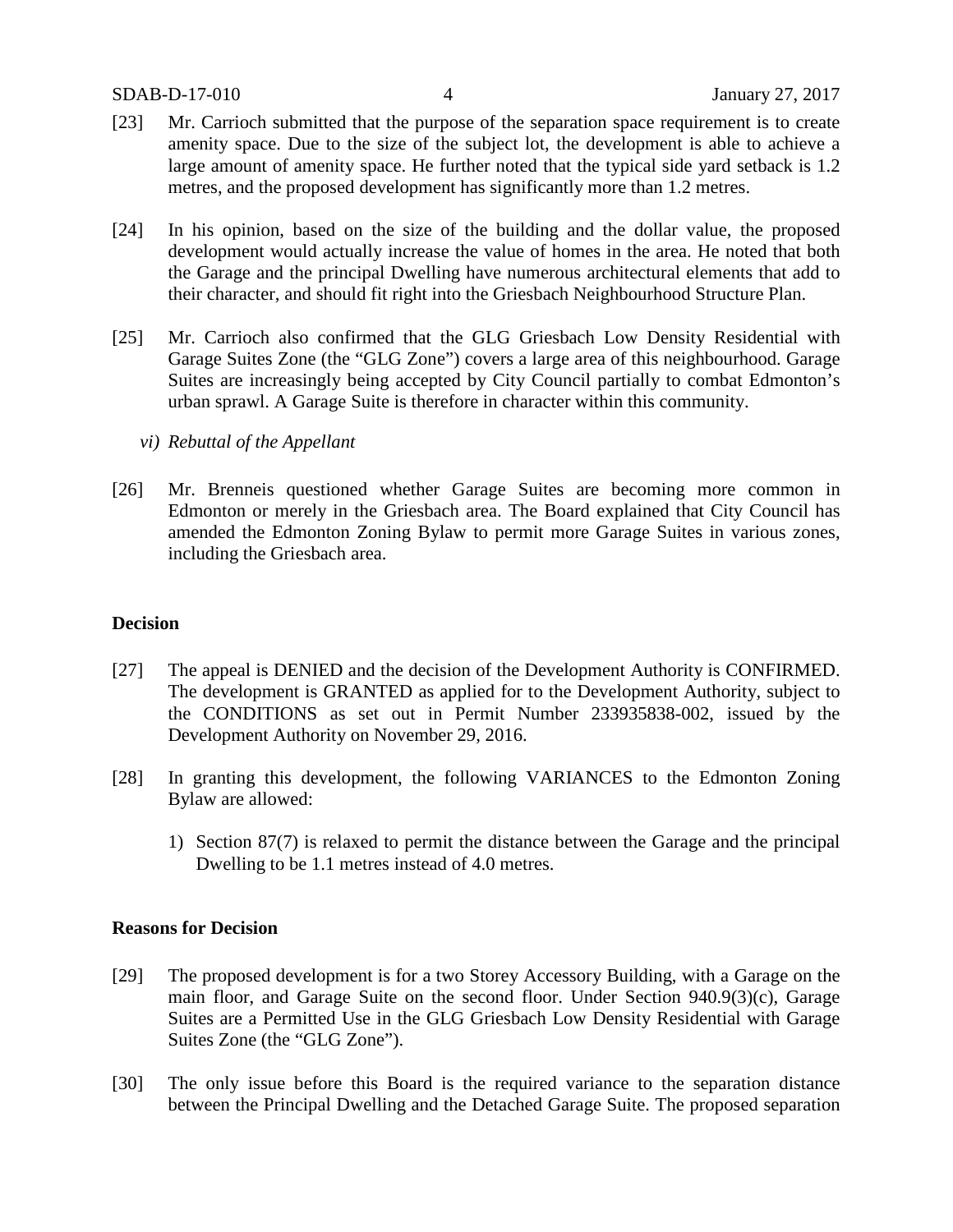distance is 1.1 metres, instead of the required 4.0 metres under section 87(7). The Board grants the variance to the separation distance for the following reasons:

- a) The purpose of the 4.0 metre separation distance required under section 87(7) of the Edmonton Zoning Bylaw is to ensure adequate amenity space between the Garage and the principal Dwelling on a normal rectangular shaped residential lot. The Board notes that the subject lot is very different from this norm, as it is very narrow on the south side and pie shaped toward the north. Furthermore, the subject lot starts significantly further south than the adjacent lots to the east, thereby reducing the distance between the Garage and the principal residence.
- b) The proposed development does provide ample amenity space on the subject property.
- c) The Board notes that the separation distance of 1.1 metres exists only between the corner of the proposed Garage Suite and the northern tip of the existing principal Dwelling. This deficiency does not create adverse massing upon neighbouring properties. Indeed, the Board finds that the adverse effect of the reduced minimal separation distance affects only the subject property, and has no material effect on the adjacent properties. The fact that the subject property is set back much further to the south minimizes the impact of the proposed Garage upon the properties to the north.
- [31] The Appellant's concern that the reduced separation distance creates a fire hazard is not a matter under the jurisdiction of this Board and will be addressed as part of the building permit application.
- [32] For all the above reasons, the Board finds that granting the required variance will not unduly interfere with the amenities of the neighbourhood, nor materially interfere with or affect the use, enjoyment or value of neighbouring parcels of land. The appeal is denied.

Noel Somerville, Presiding Officer Subdivision and Development Appeal Board

Board Members Present: W. Tuttle; A. Peterson; A. Nagy; S. LaPerle